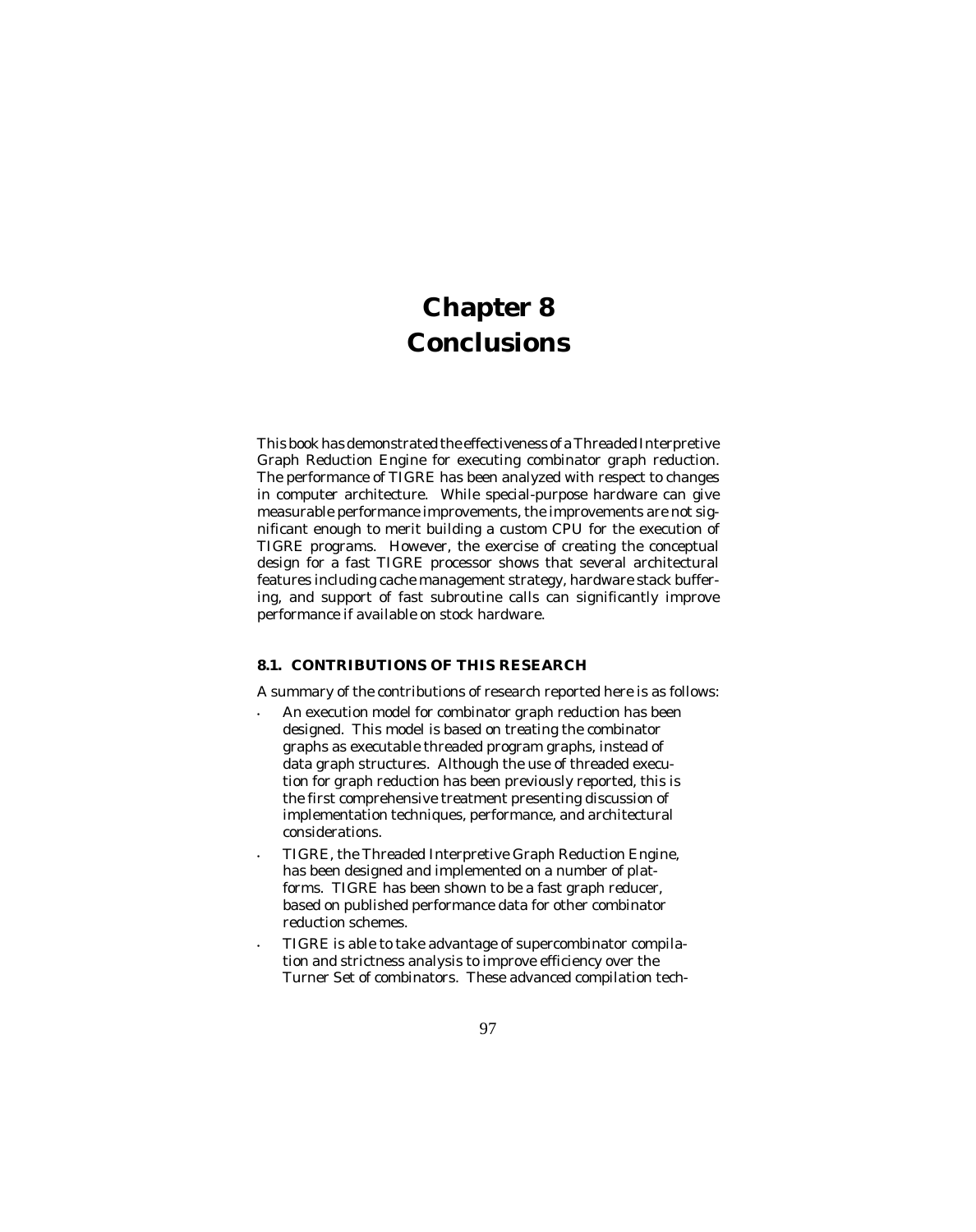98 Chapter 8. Conclusions

niques do not require modifications to the TIGRE execution scheme, showing the generality of the TIGRE approach.

- TIGRE is shown to be able to perform well within an order of magnitude of performance of imperative languages and strict functional programming languages, for small programs. Thus lazy functional programming and other programming methodologies built on pure combinator graph reduction are viable for research and, with further improvements, for general programming use.
- Cache simulations for TIGRE show that combinator graph reduction has some unexpected cache behavior. Specifically, programs show very high spatial locality. Additionally, the write-allocate characteristic of cache memories, which is given little attention in most architectural studies, proves to be crucial to attaining good hit ratios for graph reduction and, indeed, for any program using a compacting garbage collector.
- Other architectural analysis for TIGRE is given, listing desirable architectural features for combinator graph reduction. These features are desirable to the extent that they can be found on existing architectures, but do not offer the orderof-magnitude speedups required to justify building specialized processors.

## **8.2. AREAS FOR FURTHER RESEARCH**

The development of TIGRE has yielded new insights and new questions at every step. Many research areas are now ready for exploration. Some of the more important areas are listed below.

• **Parallel graph reduction**. A problem with parallel graph reduction in the past has been one of practicality. If individual graph reduction nodes could not be made to go within a factor of 100 as fast as a uniprocessor running an imperative language, there seemed little point in building a 100 node processor which could not possibly go as fast as single workstation. TIGRE thus makes it feasible to design a parallel graph reduction engine that can potentially run programs more quickly than a uniprocessor using imperative languages. The Grip project (Peyton Jones *et al.* 1987) has used similar reasoning to justify a parallel closure reduction machine based on TIM, but TIGRE makes parallel pure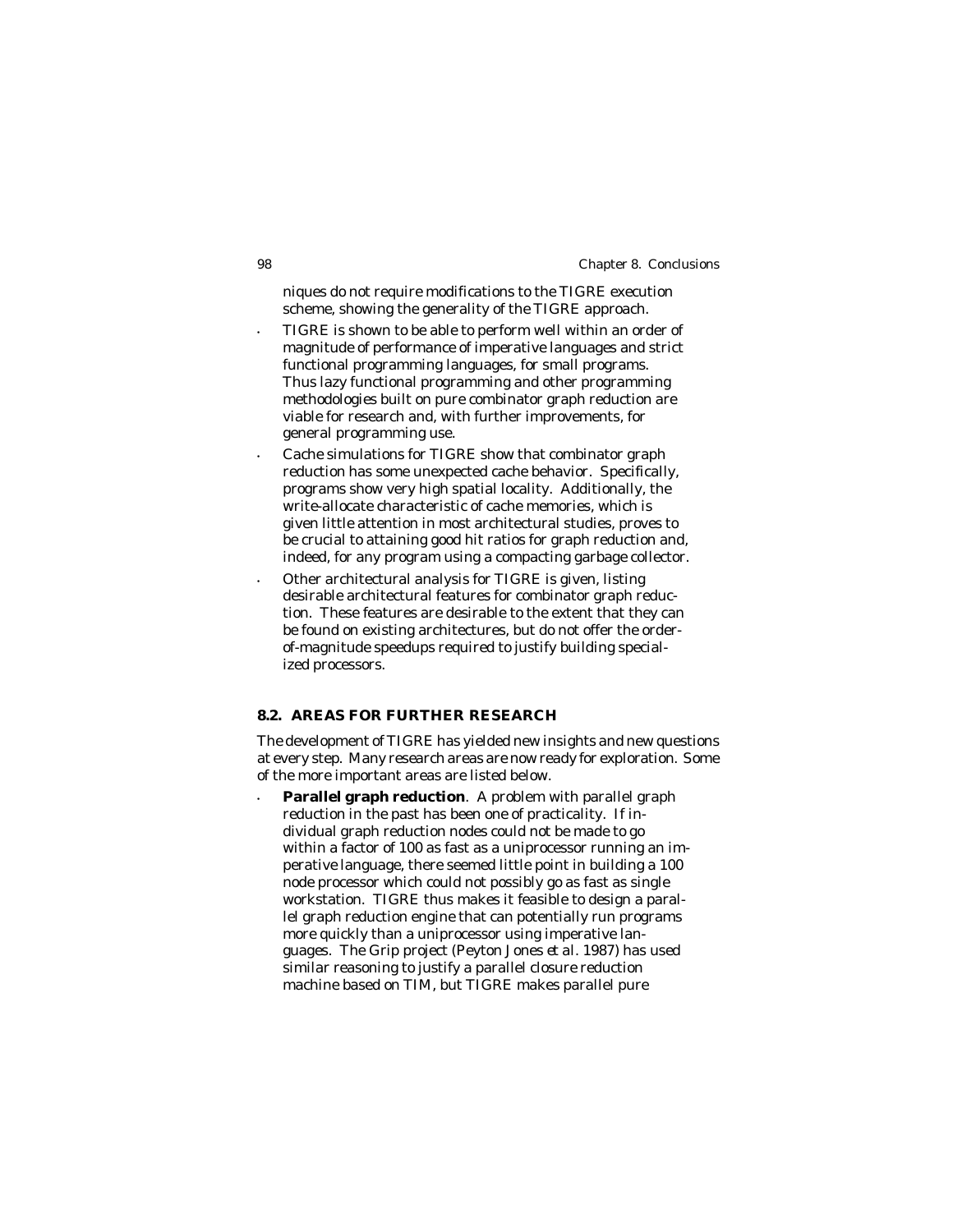## 8.2. AREAS FOR FURTHER RESEARCH 99

graph reduction viable. Graph reduction is a simpler, more obvious program manipulation technique than other methods, and therefore *may* allow better insight into parallel execution issues.

- **Further software tool development**. The work reported here has focused on the core of TIGRE and, in particular, the actual graph reduction engine. The results obtained form a favorable feasibility analysis for the TIGRE approach to graph reduction. However, many more software tools will be needed before TIGRE can come into general use by the research community. In particular, adaptation of a front-end for some functional programming language, completion of a fully automatic supercombinator compiler and a creation of a usable interactive shell are required to make TIGRE useful for software development.
- **Further architectural measurements**. The initial measurements of TIGRE behavior are limited by a lack of extensive software support. Additionally, large lazy functional programs are difficult to find and, even when available, impossible to run without good compiler support. Therefore, it would be prudent to repeat some of the experiments on TIGRE when a larger software base is available. Also, it would be revealing to compare TIGRE against other abstract machines using a comprehensive benchmark suite with comparable implementations and compilers. This would not only improve understanding of the strengths and weaknesses of TIGRE, but also of common architectural requirements for combinator reduction techniques in general.
- **Formal analysis of TIGRE**. A formal mathematical representation of TIGRE might permit the analysis of TIGRE optimizations and a characterization of TIGRE with respect to other approaches. It could help discover the fundamental differences between TIGRE and other reducers such as TIM and the G-Machine.